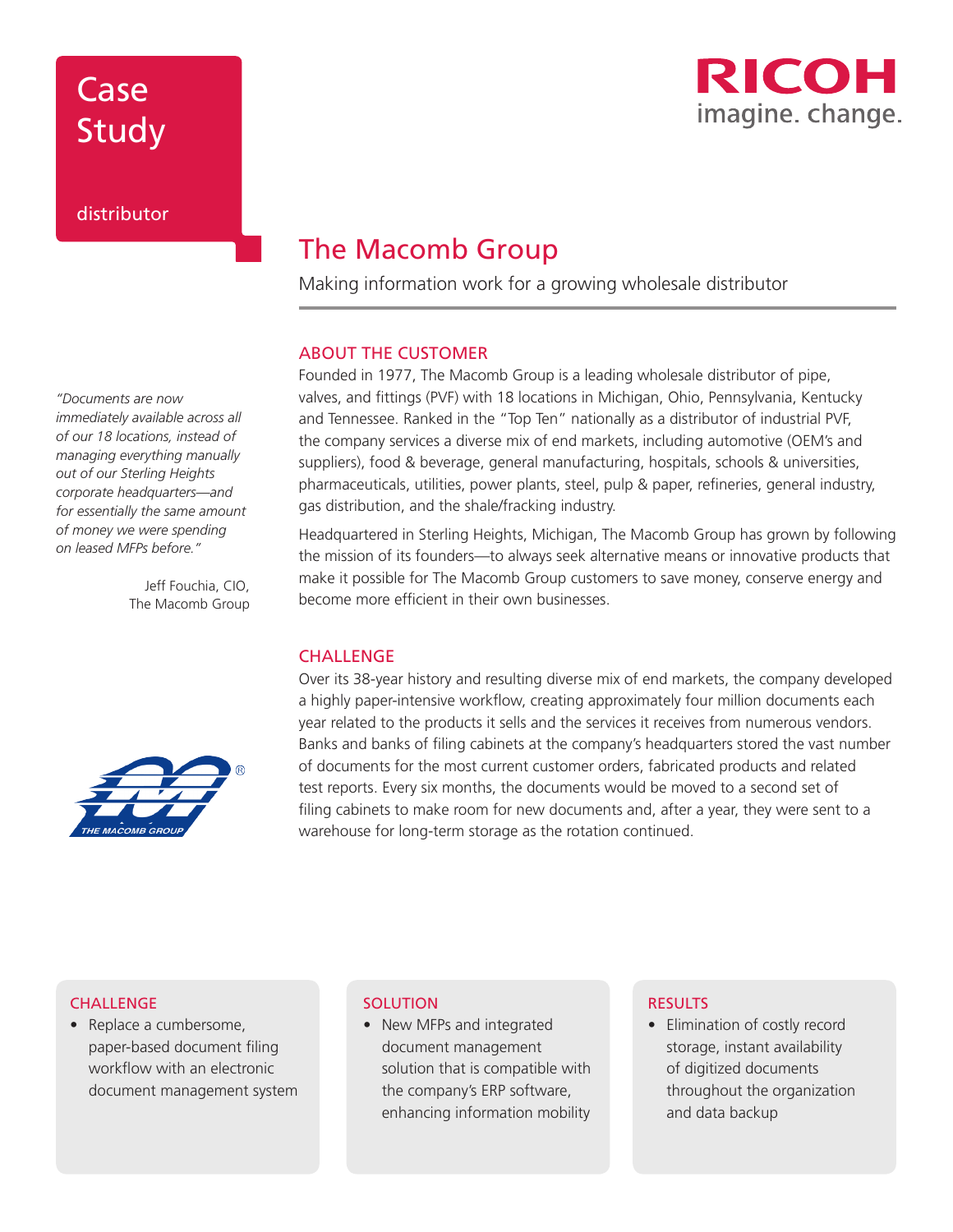## **RICOH** imagine. change.

# Case Study

When its lease contract for competitive multifunction products (MFPs) was near expiration, The Macomb Group's CIO, Jeff Fouchia, decided it was time to follow the path the company had always outlined for its customers and find an alternative to its current document management solution.

"The fact is, we get invoices every day," said Fouchia. "In the past, when we paid those invoices, we would file a copy of the check along with the invoice in a filing cabinet and store it away. Not anymore. Now, we can scan those invoices and attach an electronic image of the check directly from our ERP. Then, if anyone needs to look up a purchase order, they can start in our ERP software right from their desk and look up the paperwork stored in the document management system with a couple of clicks. It has reduced so many steps."

"One of my goals was to find a way to get out of the business of storing paper," said Fouchia. "I made some phone calls and two of my trusted business partners suggested I contact Ricoh, which I did in addition to a few other vendors." After carefully evaluating their information needs and the MFPs and document management solutions of each company, The Macomb Group chose Ricoh. The Macomb Group based its final decision on the fact that Ricoh offered the right level of functionality and intuitive simplicity when it came to information workflow as well as the ability to integrate seamlessly with The Macomb Group's Enterprise Resource Planning (ERP) software, all at a competitive price.

#### **SOLUTION**

The answer for The Macomb Group included approximately 40 Ricoh MFPs distributed throughout the company's locations as well as a standalone scanner in the corporate headquarters, making it possible for the company to easily digitize its myriad of documents and onboard them to the document management system.

"The fact is, we get invoices every day," said Fouchia. "In the past, when we paid those invoices, we would file a copy of the check along with the invoice in a filing cabinet and store it away. Not anymore. Now, we can scan those invoices and attach an electronic image of the check directly from our ERP. Then, if anyone needs to look up a purchase order, they can start in our ERP software right from their desk and look up the paperwork stored in the document management system with a couple of clicks. It has reduced so many steps. They no longer have to contact someone in our headquarters who then has to go to a file cabinet and look through a stack of papers for a particular vendor. We can even send emails electronically to a digital folder for an individual sales order. You can imagine the time the document management system is saving us, not to mention the space-savings of eliminating all those file cabinets."